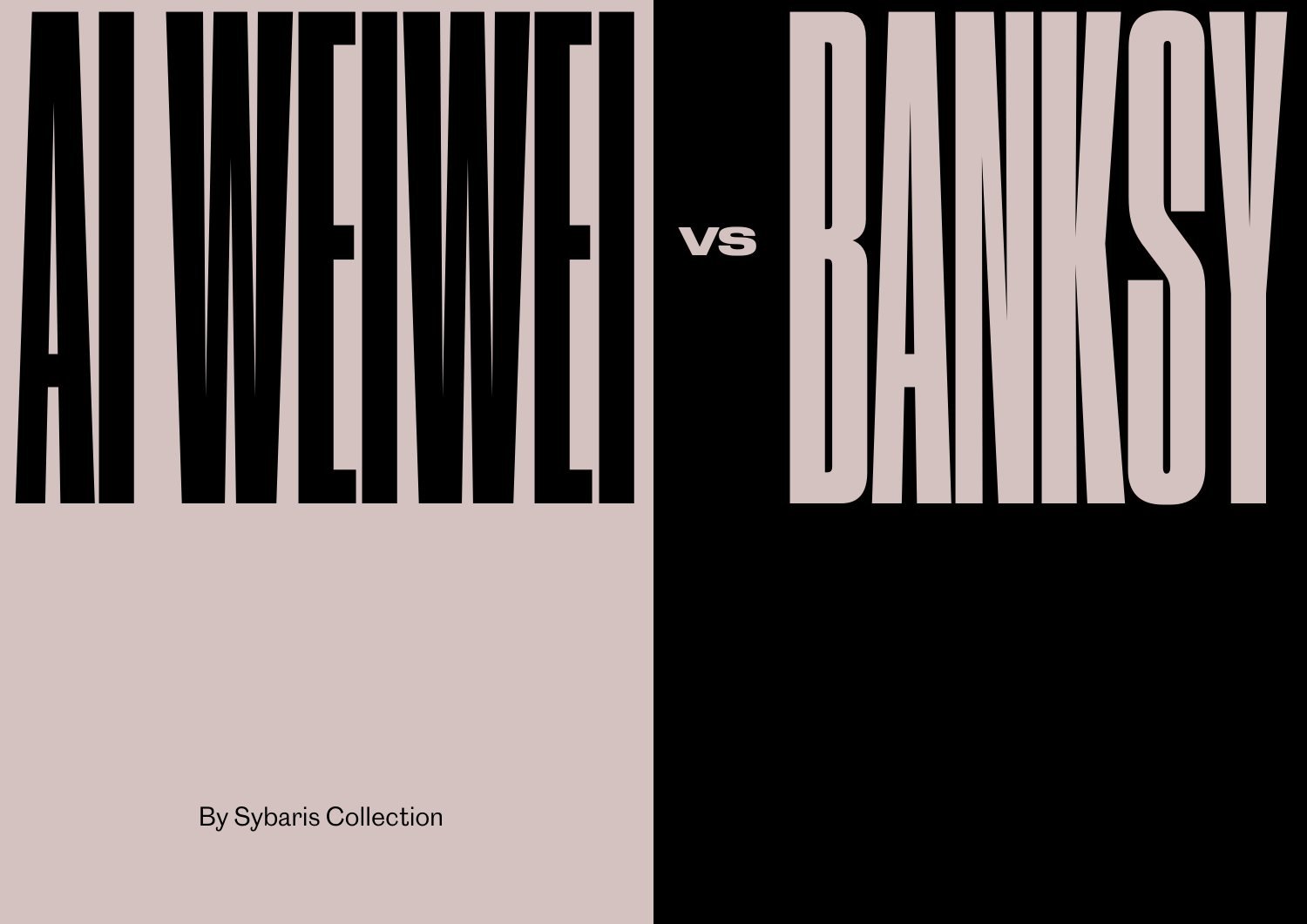Beijing, 1957



Won fame in the early 21st century

Use your image as part of your works

He has denounced the government of China, immigration problems and forced disappearances

> S.A.C.R.E.D. (detail) 2011 *–* 2013

One of his best-selling works, *Circle of Animals. Zodiac Heads*, reached 3.8 million euros in 2015

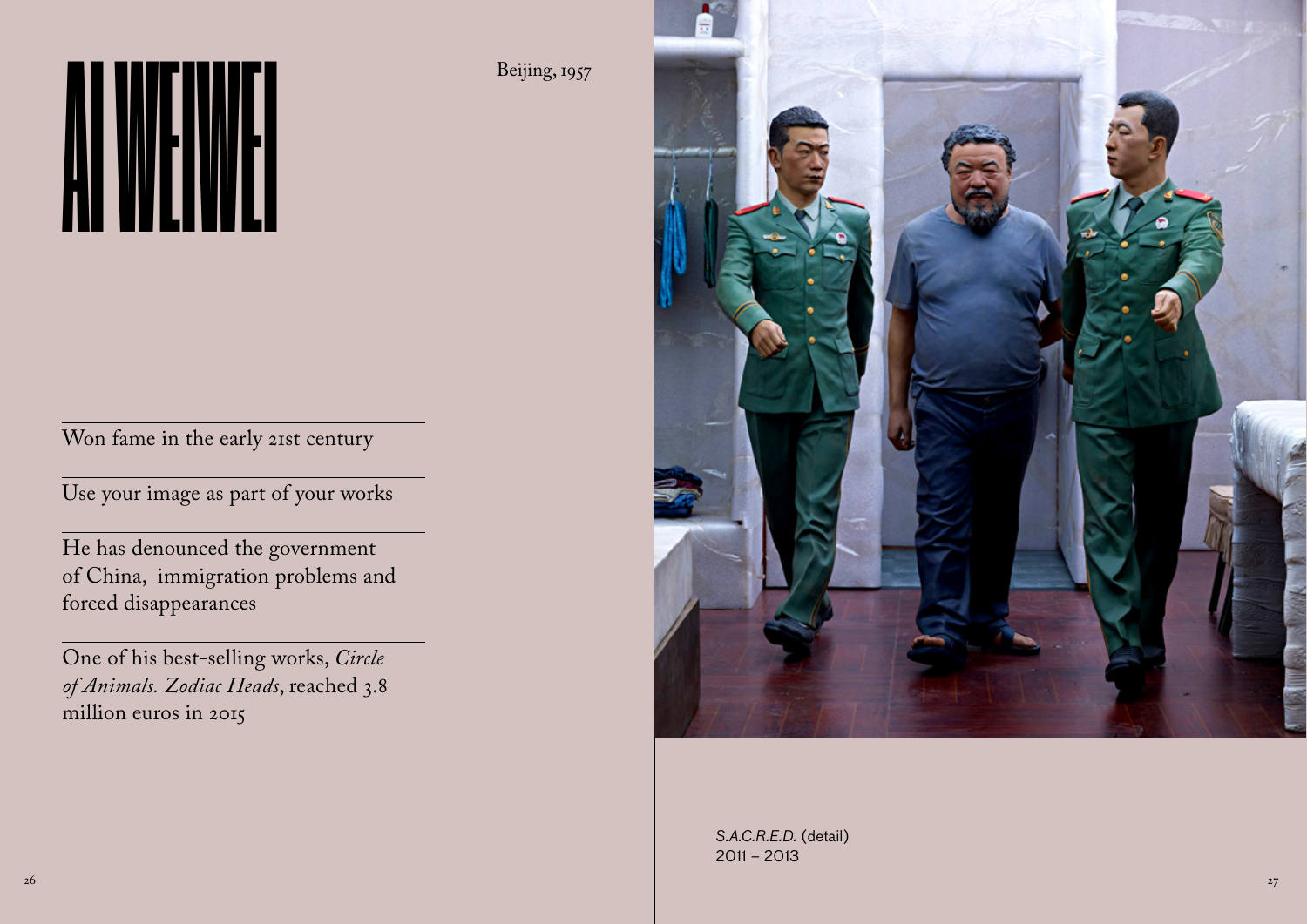In 2013 Ai Weiwei synthesized his artistic purposes in the name of an exhibition: Everything is art. Everything is politics. Like many artists who dedicate hiswork to activism and politics, Ai Weiwei grew up in a hostile environment where the safety and freedom of expression of citizens were at risk. Born in 1957 in Beijing during the Chinese Cultural Revolution, Ai Weiwei was in exile from an early age. He returned to Beijing in 1976, after the death of Mao Zedong.

He studied film and animation at the Beijing Film Academy, hence his current interest in moving images: just this 2020 he released a documentary at the Ambulante Festival that explores the loneliness and tragedy of families who lost one of the its members -all of them Ayotzinapa students- in 2014 at the hands of the Mexican State. Although he began his artistic activity in the 70s, at the beginning of the 21st century he achieved world fame, after a stay in the US in the 90s.



Study Of Perspective – White House<br>1994 – 2013<br>SYBARIS COLLECTORS ART MAG *Ai* Weiwei VERSUS Banksy 1994 *–* 2013

Unlike Banksy, Ai Weiwei's activism is unsympathetic. Between 1995 and 2003 he took a tour of some of the most iconic monuments in the world's most popular cities. In each of them he took a photo pointing the middle finger of his hand to the monument. Ai Weiwei's activism roams between the street and the museum. Using an old resource of contemporary art, at the beginning of this century he used his own image to denounce the imprisonment he suffered in his native country after investigating the number of victims left by the Sichuan earthquake in 2008 and whose figures were altered by the government of China. The works recreate the cell in which Ai Weiwei was held for allegedly committing economic crimes. In them you can see two guards who watch him permanently, even in the most private spaces, such as the bathroom.

He is currently an extremely popular artist who attracts both the public eye and the media. His artistic work seems to focus on the cinema and the denunciation, in the manner of a journalist or a social researcher.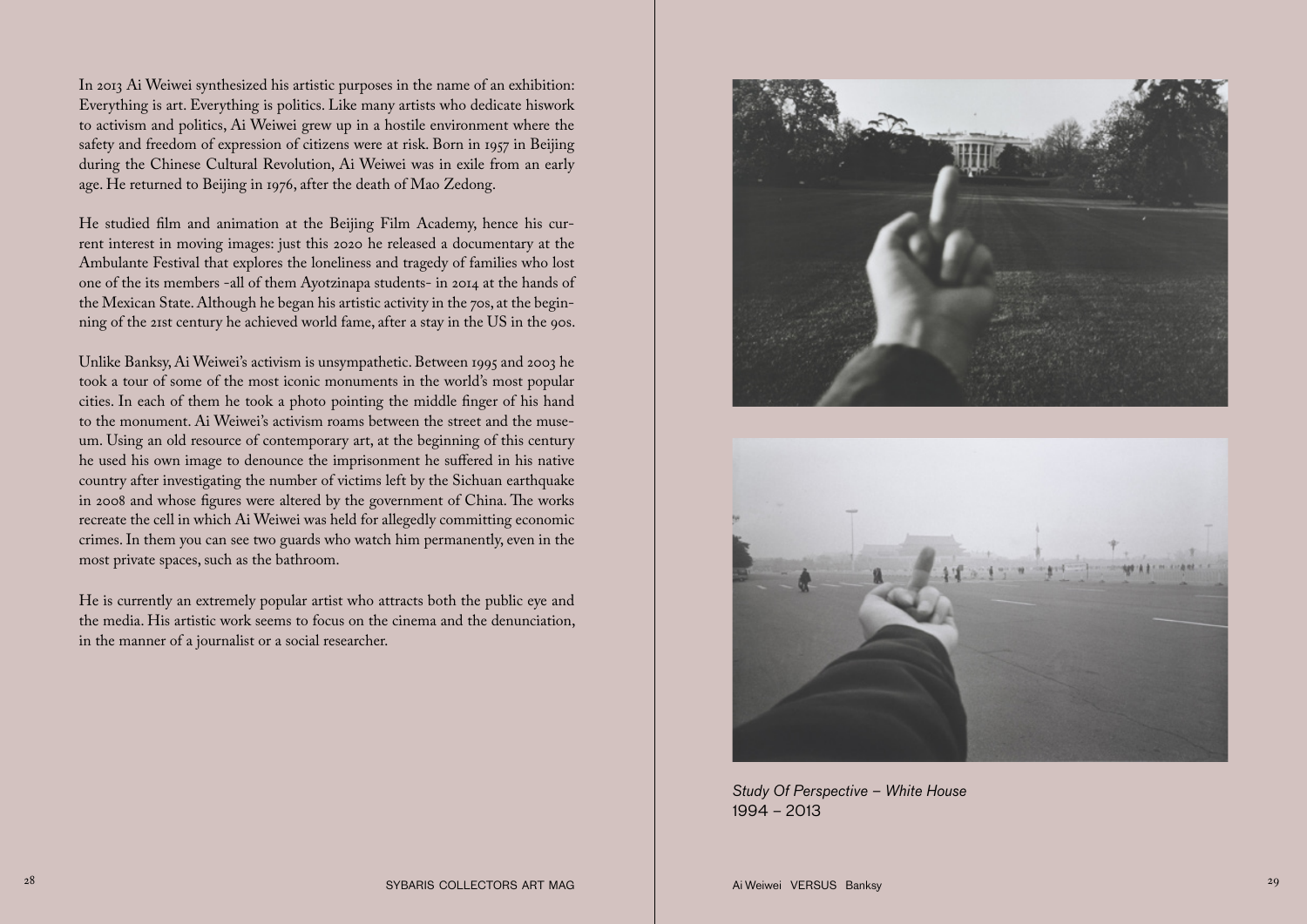

Art found in Bethlehem. Photograph by David Silverman / Getty Images<br>Ai Weiwei VERSUS Banksy Art found in Bethlehem. Photograph by David Silverman / Getty Images<br>SYBARIS COLLECTORS ART MAG Ai Weiwei VERSUS Banksy

## $\begin{array}{c} \begin{array}{c} \text{\textcolor{blue}{\large (s peculiared) UK, 1970s} \end{array} \end{array}$

## His enigmatic identity is part of his success as a contemporary artist

He is one of the most popular artists today. His works reach millionaire prices

He has made both the public and the media feel sympathy for his social messages